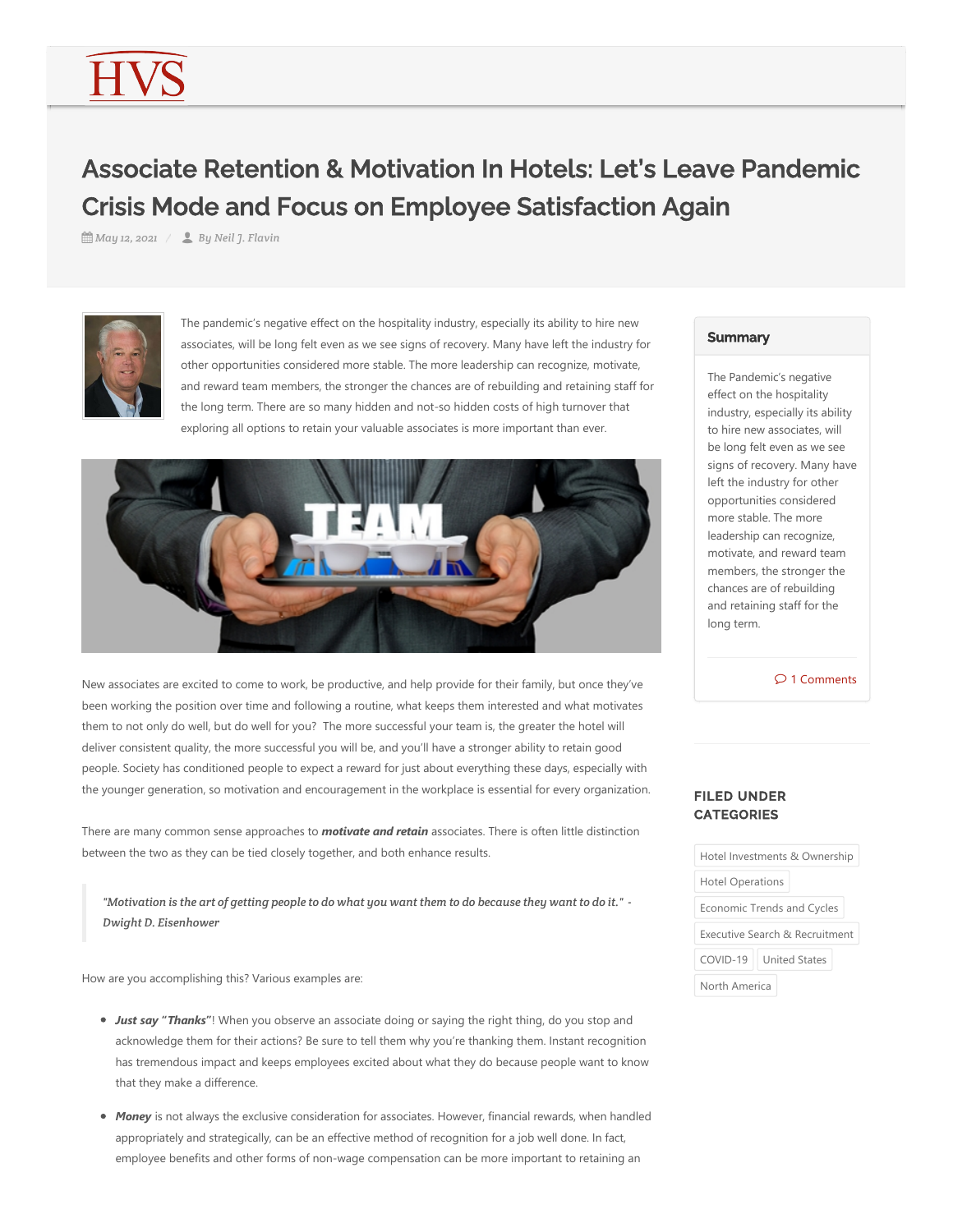associate than the base pay itself.

- *Status* and position enhancements, such as creating a leadership role or asking staff to lead a project are an inexpensive and effective method to reward good performance. Offering someone a leadership position or the opportunity to cross train not only makes for a stronger, more versatile team member, but recognizes an individual for their effort. If you've asked a line employee to train a new employee, why not add "*Trainer*" to their name tag? You are telling them that you value their input and want to develop them. Even if they don't have enormous ambitions, this can be motivational.
- *Empowerment* has become trite, but it can have tremendous benefits for an organization. Use it carefully and promote it with the entire team. Empowerment brings pride in position and self‐worth. Associates empowered to make decisions, even with guidance and limitations, develop loyalty to the organization and greater confidence in what they do.
- *Respect* is both earned and a baseline level of treatment. Regardless of how bad a day, week, or month you have, offer the same respect to your team you desire. Everyone seeks acceptance in their personal lives and their work lives, and respect will communicate that to your staff. In turn, they will treat your guests with greater care and respect as well.
- Does your **culture** promote recognition or does the workplace have more of a self-centered, uncaring, unemotional, and "*let's just get the job done*" mentality? If your hotel's culture is not one with a high‐ energy and positive personality, work to change it now! Everyone wants to feel a part of something great, not something stifled.
- *Incentives* such as sign-on bonus, retention programs, and pay-for-performance programs that are robust enough to be attractive and tied to your goals, so your organization has an advantage over the competition; staff are appreciative of the opportunities.
- *Enhanced vacation* benefits can be attractive. Consider offering additional vacation time such as three or even four weeks' vacation the first year and start accruing day one. This can make the hotel more competitive for staff. What's the cost of providing this versus the costs of high turnover, such as lost productivity, training, inconsistency, and low guest satisfaction scores?
- *Create a personal connection* with your associates by finding common interests. Working together daily can create stronger bonds and ownership of the hotel's mission. Discover what makes them tick personally. The better you know your team and the more bonded they are to each other, the higher the probability they'll stay longer as a result of a personal connection and desire not to disappoint you and co‐workers.
- Additional examples to motivate and retain associates can be creatively crafted:
	- Activities within and outside the job description.
	- Opportunities for additional skills or advancement.
	- Feedback, both positive and negative.
	- $\circ$  Committees to enhance camaraderie across departments.
	- $\circ$  Invite family members to functions more than once per year.
	- © Potluck functions within departments, encouraging home country or home-town themes.
	- Community or charitable involvement as a team.
	- **Special occasion celebrations.**
	- **Property financial and operational updates.**
	- © Personal updates of staff even using old-fashioned bulletin boards or newsletters new babies, childrens' accomplishments, new homes, etc.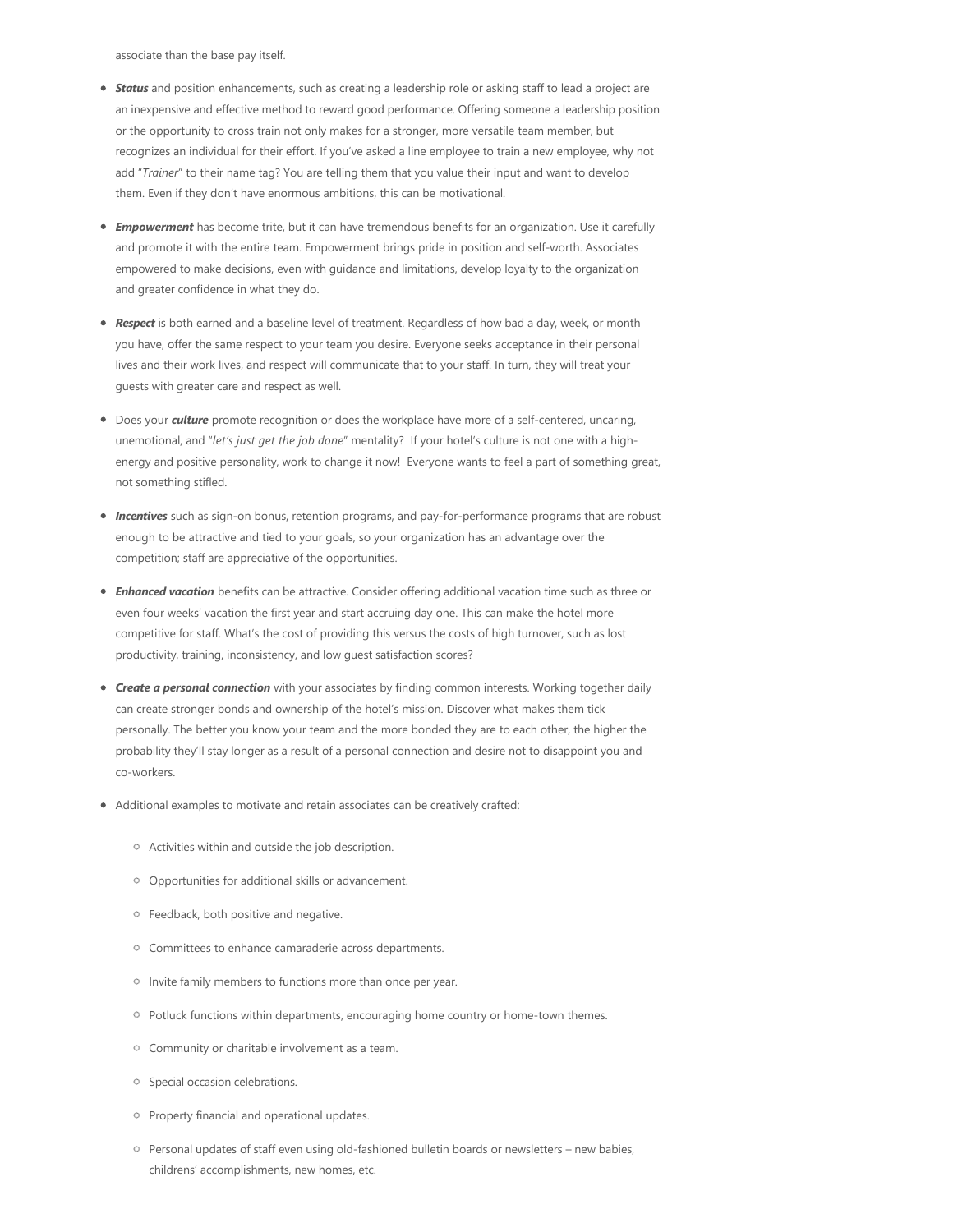$\circ$  Create fun but inexpensive rewards such as bus passes, certificates and trophies for minor or silly achievements (these actually are the most fun and sought after), movie passes, manicures, etc.



I have always been a believer in having some fun with work. The day you wake up and dread going to work is the day you should either explore how this can change or you should begin your search for another position. It's leadership's responsibility to prevent that continuously and creatively.

*Contests* are an excellent tool. Create competitive teams within the same department for a common goal with an appropriate reward. For example:

I once split the housekeeping department into multiple teams. Each team could earn 25 points if everyone showed up to work as scheduled, 25 points if properly groomed and everyone in uniform, including name tag, 25 points for the highest room inspection scores daily and if all three were achieved, a bonus of 25 points. All of these created peer pressure. The inspections were completed by the opposing team. The reward was cash and a luncheon for the winning team in the hotel restaurant served by all management all departments and the General Manager (GM). We achieved the AAA Four Diamonds rating we were aiming for. There are many fun and motivational contests that can be tailored to your goals, so be creative.

- **Transparency and information** are effective tools. Share your profit & loss statements with every department and review it in a staff meeting every month. Most employees may not realize how much the utilities cost, or payroll, or operating supplies. (Redact payroll information that shows a single person's pay). More understanding of the business means they can look for opportunities to impact the bottom line. Then, reward them for cost‐savings or revenue‐producing ideas.
- *Trust in your team*. If you don't have trust, you have nothing. If you've done your job training and providing the proper tools and resources, trust them to perform admirably. Positively reinforce that trust by recognizing the decisions they make.
- *Feedback* is essential, both positive and negative. We can all recall negative or constructive feedback that stung but worked. One of the greatest forms of motivation is positive feedback, especially if it follows an earlier, more critical conversation. Feedback also communicates caring and confirms that what the team does and how they do it is important to the future of the hotel.
- *Enable* your team to want to do more. Training, empowerment, tools, and resources increases the staff's confidence and improves the likelihood of their success and yours.
- **All-employee** monthly meetings can be impactful and create connection but that requires high attendance, so you need to drive participation creatively. I used to play a game show host, with a cheesy plaid sports jacket from a thrift store. The meeting was fun and rewarding with contests, while delivering important messaging to the staff. The prizes were small but it increased attendance and made a difference in the quality of work, camaraderie, guest satisfaction, and employee opinion surveys.
- *Lotto* tickets always work, are inexpensive, and fun for the team. Of course, if someone wins really big, you'll lose them but, the likelihood is so small and it's incredibly motivational for the remaining staff!